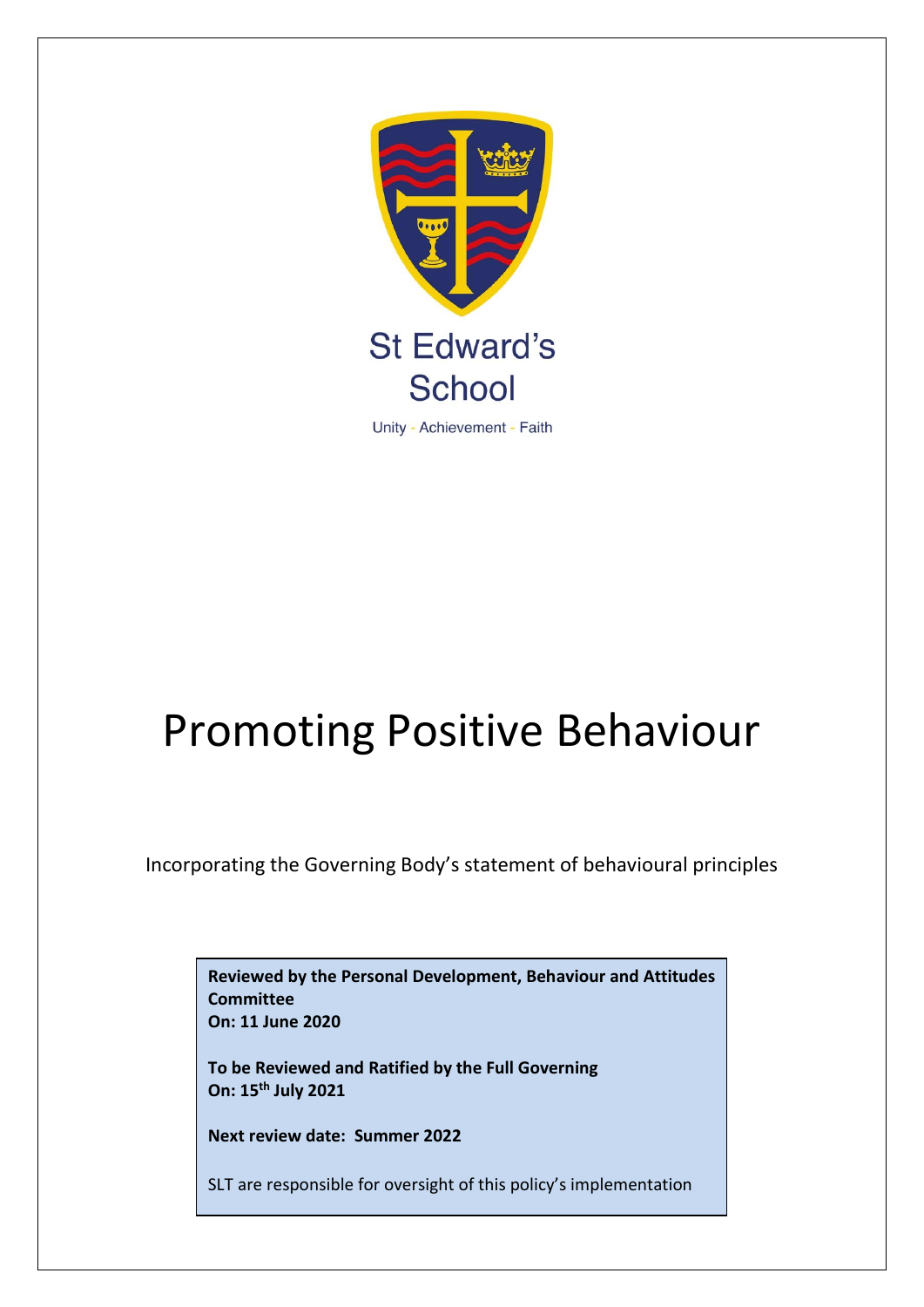### **Mission Statement MAY WE BE ONE**

In purpose – educating for life in all its fullness In faith – encountering God who lives among us, calling us to unity In dignity – nurturing confidence and maturity In community – striving together for justice, love and peace

The Bible begins with the story of original unity within Creation. Through selfishness, disunity entered the world. Our school, in being one, seeks to ensure that every member plays their full part in building a centre of learning in which the needs and rights of all are respected. Learning good behaviour must be accompanied with a growth in maturity, as we realise the power that we have to build a more united world of the future. The change in the heart of people requires openness to the action of God, who lives among us, nurtures our development, and calls us to put our selfishness aside, so that we might live and learn in a community characterised by justice, love and peace.

St Edward's School seeks to support students in the formation of their character and aims to promote and encourage Christian virtues that will help them to live productive and fulfilling lives. These virtues, together with high expectations and Gospel values help to promote and celebrate positive behaviour in students throughout the school and contribute towards our overall aim of building an outstanding centre of learning. Positive behaviour is a central part of our Christian ethos, as it impacts on daily life for everyone in our school community.

As well as promoting desirable and positive character traits, the behaviour policy also firmly addresses all negative behaviours that compromise learning and safety or which adversely affect any member of our school community. This ranges from low level disruption to more serious behaviours. Negative behaviour can be a sign of unmet need, personal crisis, or many other factors. It may be deliberately chosen, or the result of a disability, or some other additional need. Our responses will seek to take account of the cause of underlying behaviour, where it can be identified. This will not result in excuses being made, but may inform the response that the school chooses to make in considering the behaviour.

St. Edward's School will not accept defiance from students. We believe that all children are capable of good behaviour and expect the full support of parents and carers in ensuring that all children and young people conform to our behaviour expectations, and grow as considerate, respectful, hardworking individuals.

# **The Governing Body's behaviour principles:**

# **We Believe:**

- That our school is a place of education, where teachers have the right to teach, and students have the right to learn.
- That self-discipline is an important skill for life. We will insist on high standards of behaviour from every student, for the good of the individual, and the good of all.
- That school rules are for all students who choose to be educated here. We assume full parental support for all of our policies and rules for as long as they would like their child to remain here; irrespective of their personal views or standards. School staff will not give time to arguing with parents over rules or sanctions, and parents can move their child to an alternative school that better meet their standards or aspirations for their child if they no longer wish their child to be subject to the high standards of our school.
- That for the good of all, we must reserve the right to remove a student from circulation until they meet our expected standards; and may remove a child permanently from the school if their behaviour is considered sufficiently serious, or where there are no convincing signs of sustained improvement.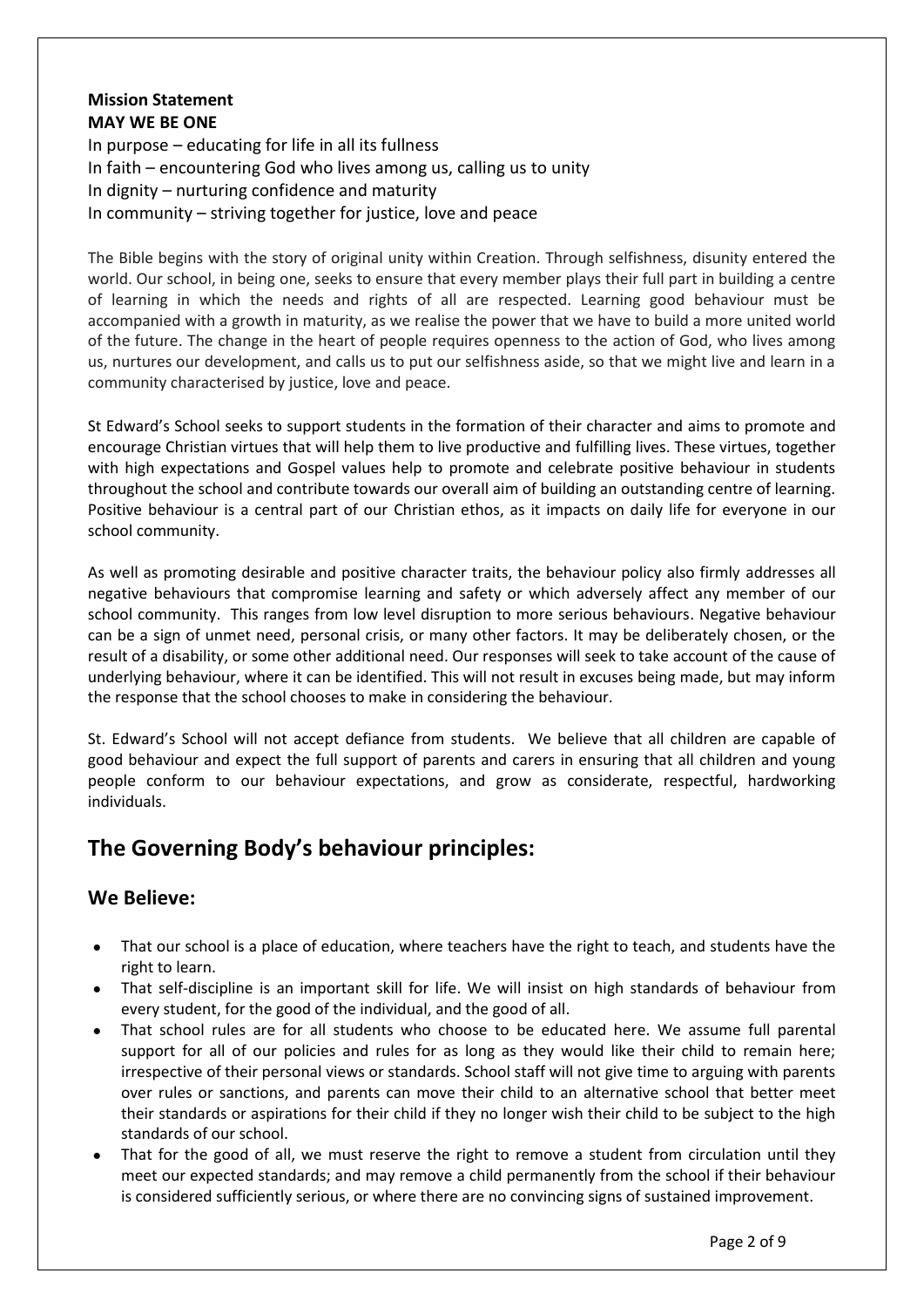- That taking pride in our appearance helps positive self-esteem. We will insist that your child looks smart, wearing the correct uniform, and having the expected standards of appearance, at all times.
- That our school is a place of learning in preparation for life. We will take account of individual circumstances, but not allow these to become excuses for poor behaviour, or the disruption of learning of others, for whom we also have a responsibility to provide a great education.
- That everyone has the right to feel safe in school students *and* staff.
- That education is broader than that covered in classroom lessons we are a place of *formation* of the human person.

The school will make decisions and issue sanctions based on all the information available, and on the balance of probability where full clarity regarding an event is not possible. In making decisions, the school may have access to, but not be in a position to share a wider range of accounts relating to an issue or incident. Whilst every effort will be made to explain decisions to parents*, the school will not engage in debate or argument about its course of action*. In the interest of fairness and consistency we ask parents to support decisions reached on such occasions. The Governing Body look to parents and carers to support the school when a child needs to be sanctioned. A minority of parents try to negotiate with the school regarding sanctions, or try to state that it should not apply to their child. This does not support the fair and equitable application of our policy, nor is it in the spirit of the Home School Agreement, and will not be tolerated by the Governing Body, who have the duty to secure a successful learning culture for all.

#### **1. Consequences of Positive Choices**

i. Positive behaviour is encouraged through the promotion and recognition of key virtues. These have been identified through consultation with a range of stake holder groups including students, staff, governors and church representatives.

| <b>DISCIPLINE</b>  | <b>WISDOM</b>      | <b>COURAGE</b> | <b>HUMANITY</b>     | <b>SPIRITUALITY</b> |
|--------------------|--------------------|----------------|---------------------|---------------------|
| Self-Control       | <b>Discernment</b> | <b>Bravery</b> | Love                | Reflection          |
| <b>Forgiveness</b> | Curiosity          | Resilience     | Social Intelligence | Creativity          |
| Humility           | Love of Learning   | Honesty        | Humour              | Hope                |
|                    |                    | Leadership     | Teamwork            | Gratitude           |

ii. The virtues of character we particularly encourage at St Edward's are:

- iii. Credits are awarded under the headings of the different virtues (Discipline, Wisdom, Courage, Humanity and Spirituality) and students, parents, staff and governors will be able to track the number of credits students are awarded within each category.
- iv. The primary positive consequence for students is the formation of character and the development of the qualities that will enable them to live full, positive and productive lives as active citizens within the communities to which they will belong.
- v. The virtues are promoted throughout the school including the themes of the week and in collective worship. Helping students to understand what the virtues are, what they look like in practice and how they can enrich their lives is central to the success of the programme. Students complete reflection and self-assessment tasks regularly to help them identify their areas of strength and also to help them set targets for the future. They monitor their progress towards these targets and achievements are recognised in the half termly celebration assemblies.
- vi. In school, we share in celebrating the development of these characteristics and share key achievements and milestones with parents and carers. This is achieved through a number of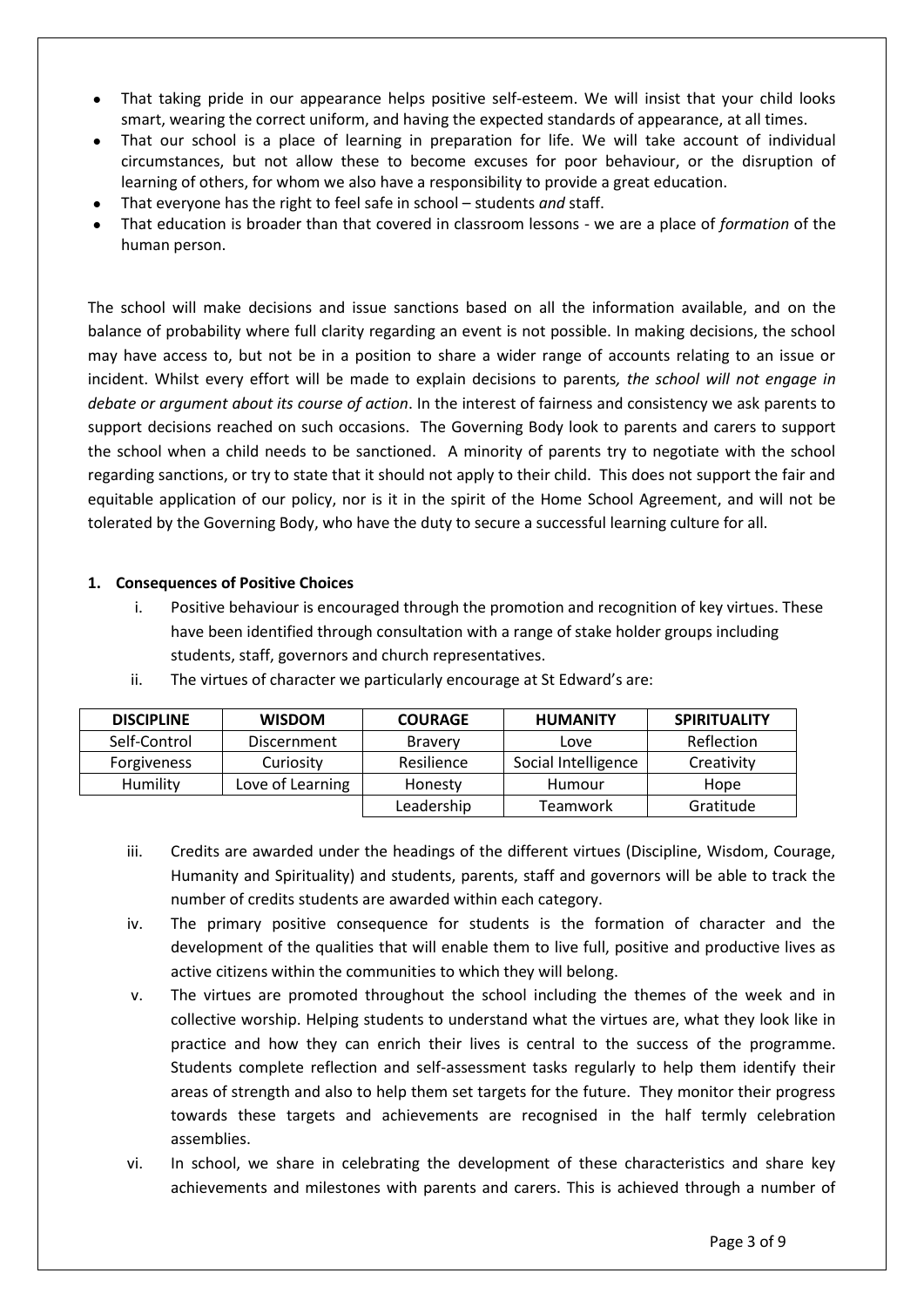means including, letters and postcards home, certificates, awards and celebration ceremonies marking the key transition points in a student's journey through the school.

vii. Students who make particularly significant steps in their development, both in relation to their peers and their relative start point, will be rewarded with additional privileges such as lunchtime passes, opportunities to take part in additional enrichment activities and prizes. Such things are offered as a recognition and celebration of the true reward, which is always the development of character.

#### **2. Consequences of Negative Choices**

- i. Students are aware that in life there can be both positive and negative consequences to different behaviour choices. Although staff will focus on rewarding active engagement in learning and positive behaviour, they must challenge negative behaviour when it arises.
- ii. The ethos of behaviour management in the school, in accordance with our Mission Statement, is relational, and is built upon the need to place restoration rather than retribution at its heart. This entails the restoration of both character and relationships so that we can shape young people who understand the importance of making good choices and who are supported, forgiven and helped when they do not. It aims to allow all young people in the school the chance to improve and get better, whilst preserving the optimal learning environment for all other students, so that one student does not adversely affect the learning or school experience of many.
- iii. The behaviour system is based upon three key principles:
	- Be Compliant
	- Be Respectful
	- Be Ready
- iv. When students choose to behave in a way that is not consistent with these principles then the school will use the following remedies which are aimed at helping them to address and correct their behaviour:
	- **Catch Up** this is up to 45 minutes working with staff to catch up on work that has been missed or not completed to the relevant standard. This may take place during break times, or as an extension to the school day.
	- **Restoration** this is a meeting set at an appropriate time with a student and a peer, or a member of staff, that is needed because the working relationship between them has broken down.
	- **Community Support** It may be more appropriate to set a student a community support task because their behavior has damaged property or wasted resources. This may be, for example, litter picking, cleaning or tidying. This will normally be for 45 minutes.
	- **Repair** This event is held after school for an hour and will predominantly be used when other remedies have not worked.
- v. Additional remedies used by the school include short term and long-term inclusion, fixed term exclusion and permanent exclusion.
- vi. All school rules apply before and after school whilst a student is in school uniform, on school trips and in the vicinity of the school. All school consequences also apply for any action which brings the school into disrepute. The school is allowed in law to implement the full range of sanctions for behaviour outside of school, if the circumstances warrant. The full range of behaviour sanctions open to the school are shown in Appendix 1.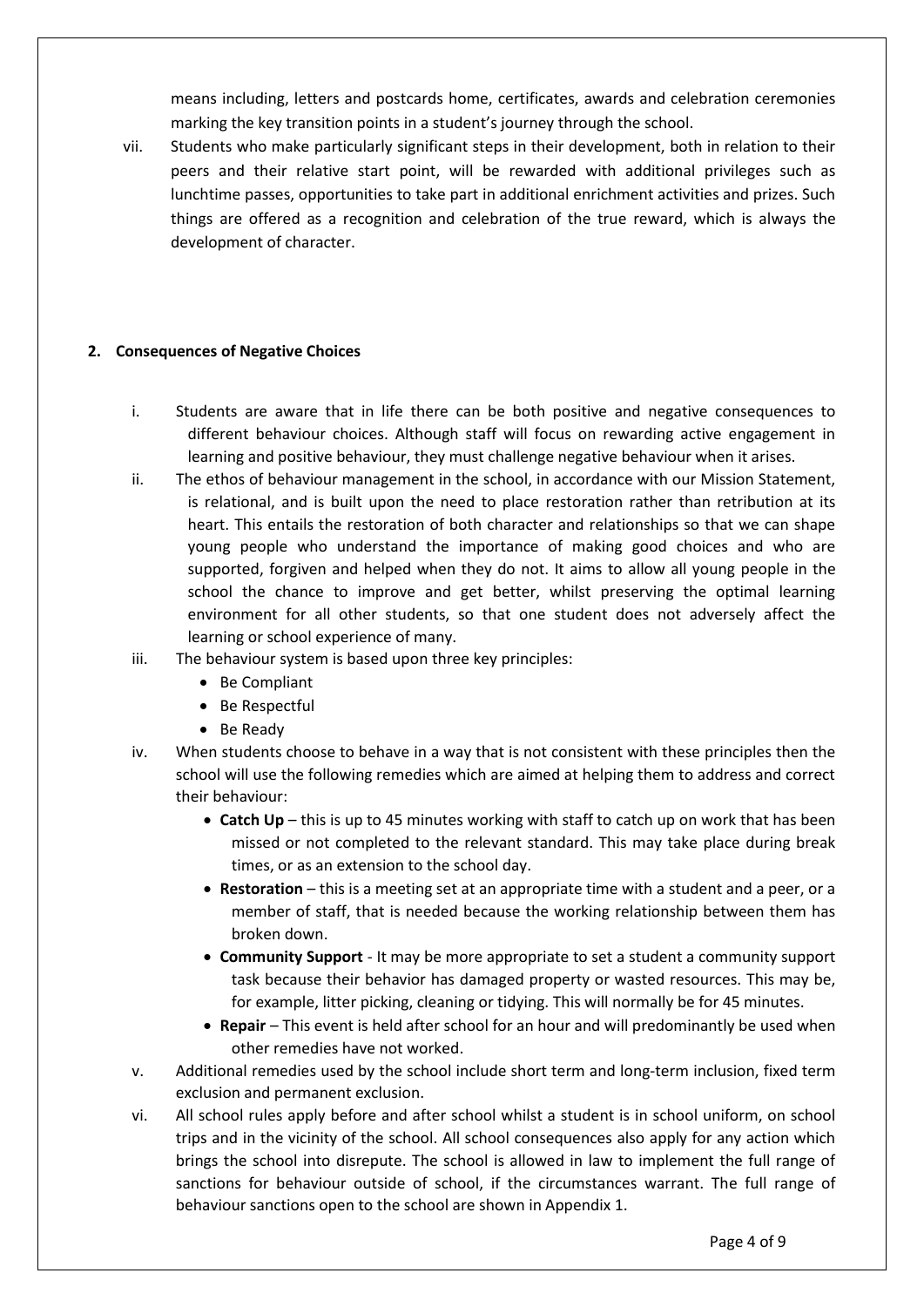#### **3. Responsibilities of Governors**

- i. The Governors especially responsible for behaviour and discipline will liaise regularly with the Headteacher to ensure the effective operation of the Behaviour and Discipline policy within statutory guidelines
- ii. Where appropriate the Governing body will provide guidance on the Behaviour and Discipline policy.
- iii. The Governing Body should ensure that appropriate high-quality training on all aspects of behaviour management is provided to support the implementation of the policy.
- iv. The Governing body will regularly review this policy and associated procedures, to ensure its continuing appropriateness and effectiveness.
- v. Support the school in the implementation of this policy.

#### **4. Responsibilities of Staff**

- i. Staff will have high expectations and promote active engagement by students in all lessons, and around the school campus.
- ii. Staff will use intelligent consistency when managing behaviour, conscious of the need for consistency and high standards, but alert and sensitive to the needs of the child before them.
- iii. All staff act as role models and challenge, and discipline if necessary, those students that do not adhere to the school rules.
- iv. Staff will seek to establish positive working relationships with students.
- v. Staff will aim to deliver engaging lessons in order to motivate students to love learning, to discourage apathy and reduce the instances of poor behaviour.

#### **5. Responsibilities of Parents and Carers**

- i. A positive, supportive relationship between school and home is essential to maintain the high behavioural expectations of students. This relationship is set out in the home school agreement and forms the basis of this key partnership. Parents and carers sign a Home-School Agreement when their child starts at St. Edward's, agreeing to work with our school to uphold the policies and procedures that we have. Non-signing of this document does not absolve a parent or carer from giving full support to our rules and expectations. The support of parents and carers is expected for as long as they choose St Edward's School for their child's education.
- ii. Parents and Carers are expected to;
	- **E** Support the school in the full implementation of this policy, including in discussions with their child.
	- Avoid creating conflict for their child in school by supporting bad behaviour, defiance, or poor work ethic.
	- **Understand that the law is clear about teachers' right to discipline students, and that** such authority does not need the consent of a parent or carer, for example, when issuing detentions.
	- **E** Reinforce messages encouraging positive behaviour.
	- Set examples of good behaviour including positive interactions with all members of the school community.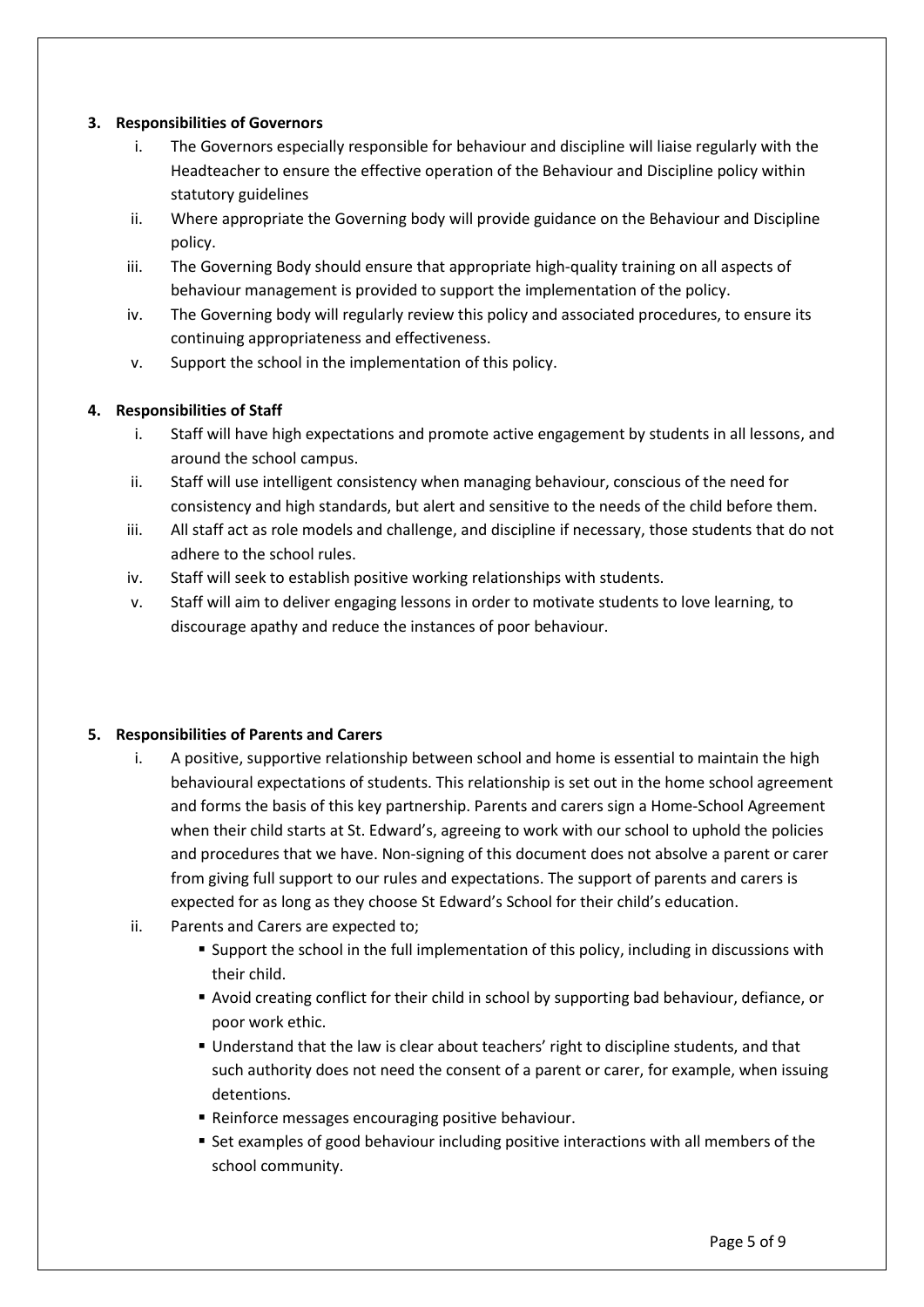- **Understand that immediate or same day meetings with staff members may not be** possible and an appointment will have to be made to discuss any issues with the most relevant member of staff available.
- **.** Understand that they freely chose to send their child to St Edward's, and in doing so, they undertake to support the school.

#### **6. Responsibilities of Students**

- i. All students are made aware of the Rights and Responsibilities charter and reminded of its contents regularly. They are expected to actively engage in their learning. This is outlined in the students' learning agreement:
	- Invest effort to achieve a high standard of work at all times;
	- Be punctual and fully prepared for every lesson;
	- Wear the correct school uniform at all times, look smart and be proud;
	- Respect the learning environment;
	- Follow instructions given by all staff;
	- Listen to and respect others.
- ii. Students will respect all members of staff in their behaviour and language. Swearing at, or in response to the directions of members of staff will be taken seriously by the school.
- iii. Students that fail to adhere to the school rules will be challenged and the school will respond according to their view of the situation. Students understand that they exclude themselves from school if they are defiant, or deliberately break our rules.
- iv. Students must not bring any banned items onto the school site. The banned items include;
	- Knives, sharp implements, guns or any implement that could be deemed by the school to be a weapon or could be used to inflict injury
	- Drugs, (including alcohol, cigarettes and vaping) solvents or smoking/drug paraphernalia, including cigarette papers, lighters, grinders etc.
	- Pornography
	- Any material that promotes or relates to radicalisation or hate crimes
	- Stolen property
	- Aerosols, including anti-perspirants
	- **Any recording device such as a Google Clips camera, or similar, without the express** permission of a member of school staff
	- **SMART watches must not be used on site for any other purpose than telling the time, and** will be treated in the same way as mobile phones.

The school asks parents and carers **not** to allow their child to bring high-value items, such as electronic items to school, due to risk of theft or damage, which will not be covered by the school's insurance; *nor can the school allocate staff time to investigating such loss or damage*. Mobile phones are not to be used at any time when on the school site. Students who choose to bring a phone must ensure that it is switched off. The school reserves the right to confiscate electrical devices, if seen, including mobile phones; and will retain them for parental collection. Parents and carers are asked to contact their child via reception if need be, during the school day, and must not contact their child via the child's mobile phone during school hours. In doing so, they risk causing their child to break school rules, and receive a sanction.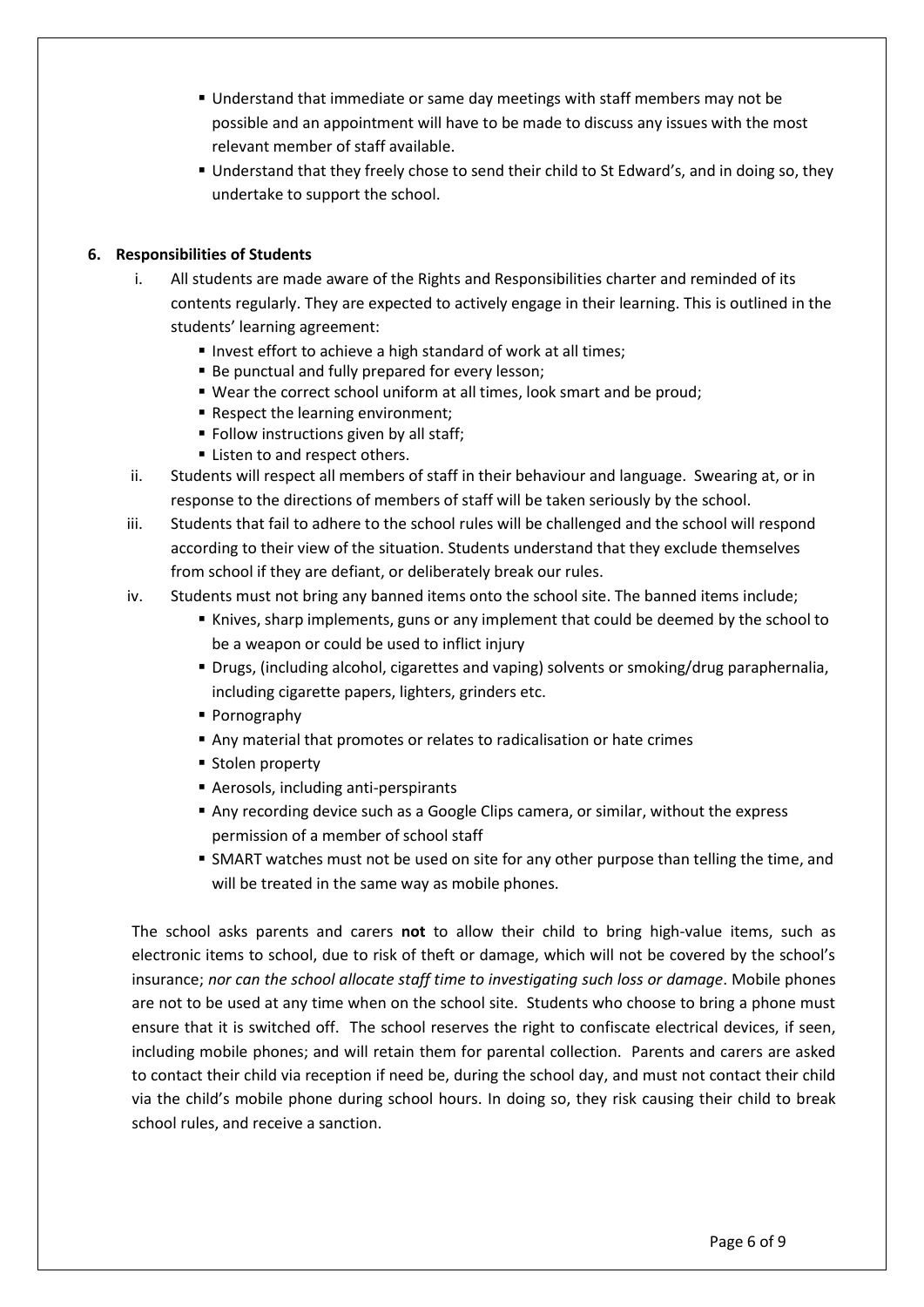#### **7. Exclusion**

- i. The decision to exclude rests solely with the Headteacher or Deputy Headteacher in their absence.
- ii. The length of exclusion will be determined by the severity and circumstance of the incident, and will be determined by the school. A behavioral incident viewed as very serious by the school will result in exclusion.
- iii. A student will also be excluded if despite all efforts alternative behaviour strategies have failed to produce resolution and/or reconciliation and/or:
	- They have posed a risk to safety or good order in the school
	- **They continue to pose a threat to the safety or well-being of another student or member** of staff
	- **They have seriously disrupted learning**
	- There is a likelihood of continued disruption to learning
	- **EXTERG** They have repeatedly breached school rules
- iv. Permanent exclusion will be considered if a student commits a very serious breach of discipline. Examples include, but are not restricted to:
	- Bringing illegal drugs into school and/or selling drugs before, during or after school\*
	- **E** Bringing an offensive weapon into school.
	- **Uses or threatens to use serious violence against a student or member of staff. This** would include the use or threat of use of an offensive weapon or prohibited item.
	- Carrying out, or threatening to carry out sexual abuse or assault
	- Persistent breaking of school rules
	- Refusal to cooperate with staff
	- Breaks previous contract of readmittance following fixed term exclusion
	- Malicious allegation(s) against a member of staff or student.
	- Abuse against sexual orientation, gender identity or disability.
	- Inappropriate use of social media or online technology

\*A drug is a substance that affects the way in which the body functions physically, mentally or emotionally. For the purposes of this policy, this definition includes illegal substances and also legal substances such as; Alcohol, Tobacco, volatile substances, over the counter and prescription medicines, and "legal-highs". The school is likely to permanently exclude for illegal drug-related issues, including the bringing of paraphernalia, such as grinders etc. into school.

v. Exclusion will require the completion of work commensurate with the learning time missed, equivalent to at least 7 hours per day of exclusion, to ensure that learning is not compromised through absence from school. The school will judge whether the standard of work is acceptable, and further discipline measures will be put in place to secure the required standard if necessary. This further serves to underscore the seriousness of exclusion as a disciplinary measure.

#### **8. Bullying (Please refer to Anti Bullying Policy)**

- i. St Edward's School is a member of the Anti-Bullying Alliance.
- ii. The School accepts the Anti-Bullying Alliance's definition of bullying as 'the repetitive, intentional hurting of one person or group by another person or group, where the relationship involves an imbalance of power. Bullying can be physical, verbal or psychological. It can happen face-to-face or online.'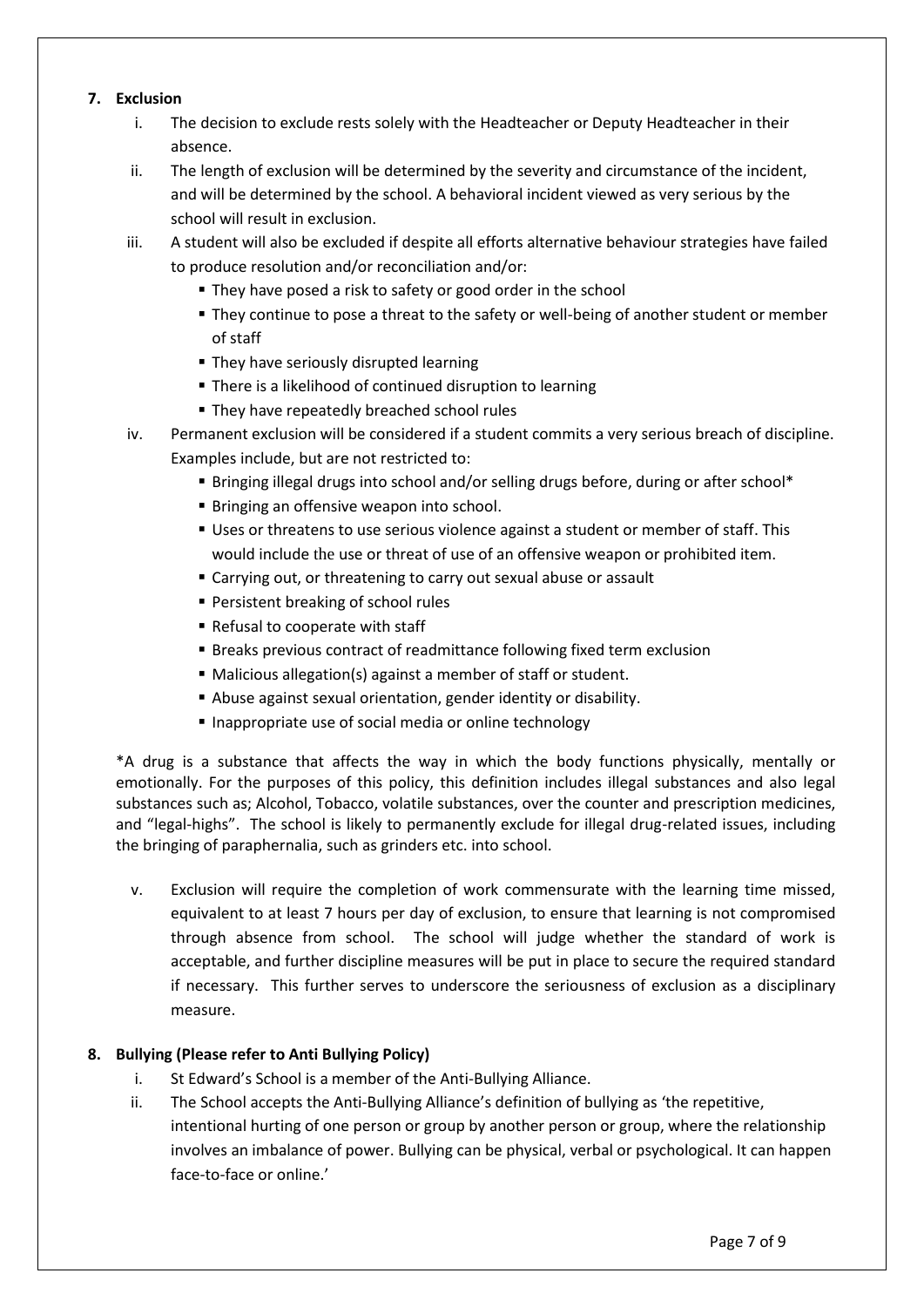- iii. Of all the types of misbehaviour bullying is that which gives greatest concern to students. All members of the school - students, teaching and support staff - will be encouraged:
	- Never to accept or ignore any form of bullying which they have noticed;
	- Always to speak out and see that proper action is taken;
	- It is the duty of all staff to listen and to act whenever an alleged case of bullying is brought to their notice.

#### **9. Malicious or Unsubstantiated Allegations, and deliberate misrepresentation**

- i. Where a student has made an allegation against a member of the school community that is determined to be unfounded or malicious, sanctions may be used up to and including permanent exclusion, and prosecution. This is in line with current government recommendations. The decision on how to proceed should be dealt with sensitively and according to circumstances. In order not to deter genuine allegations from being made by students, the student found to have made a malicious accusation should be offered confidentiality and may (according to the circumstances):
	- receive counselling to help identify the reasons why they made the allegation
	- be referred to their Director of Learning or another Senior member of staff
	- **be referred to Social Care (as stated in paragraph 193 of DFE Keeping Children Safe in** Education)
	- **•** face serious consequences including internal and external exclusion (amount of staff time spent on investigation may be taken into account when considering severity of consequence, including permanent exclusion)
	- face criminal proceedings
- ii. Where a student deliberately misrepresents a situation, either in school, or to parents, in the view of the school, a further sanction will be imposed to reflect time wasted for staff investigating, or fielding unnecessary or unwarranted complaints.

#### **10. Monitoring and Evaluation**

- i. Our policy and its implementation will be continually monitored and reviewed, and revised as necessary.
- ii. Monitoring will be led by the Headteacher, Deputy and Assistant Headteachers and supported by the Directors of Learning and Subject Leaders in the following ways:
	- **EXECTS Assistant Head teacher to provide Subject Leaders and Directors with regular summative** data on departmental events;
	- Subject Leaders to analyse the events within the department
	- Subject Leaders will support their subject teachers where appropriate
	- **EXECTS Assistant Headteacher will meet every term with individual Directors of Learning to** analyse data and ensure consistency of approach.
- iii. The staff, in consultation with the Headteacher, will undertake systematic monitoring and conduct regular reviews of the behaviour management policy and procedures in order to evaluate them to ensure that the operation is effective, fair and consistent. The Headteacher will keep the Governing Body informed via committee meetings.

The Governing body will regularly review this policy and associated procedures, to ensure its continuing appropriateness and effectiveness. The review will take place in consultation with the Headteacher, staff and parents/carers. The outcome of the review will be communicated to all those involved, as appropriate. *This policy has undergone an Equalities Impact Assessment in line with the requirements of the Public Sector Equality Duty.*